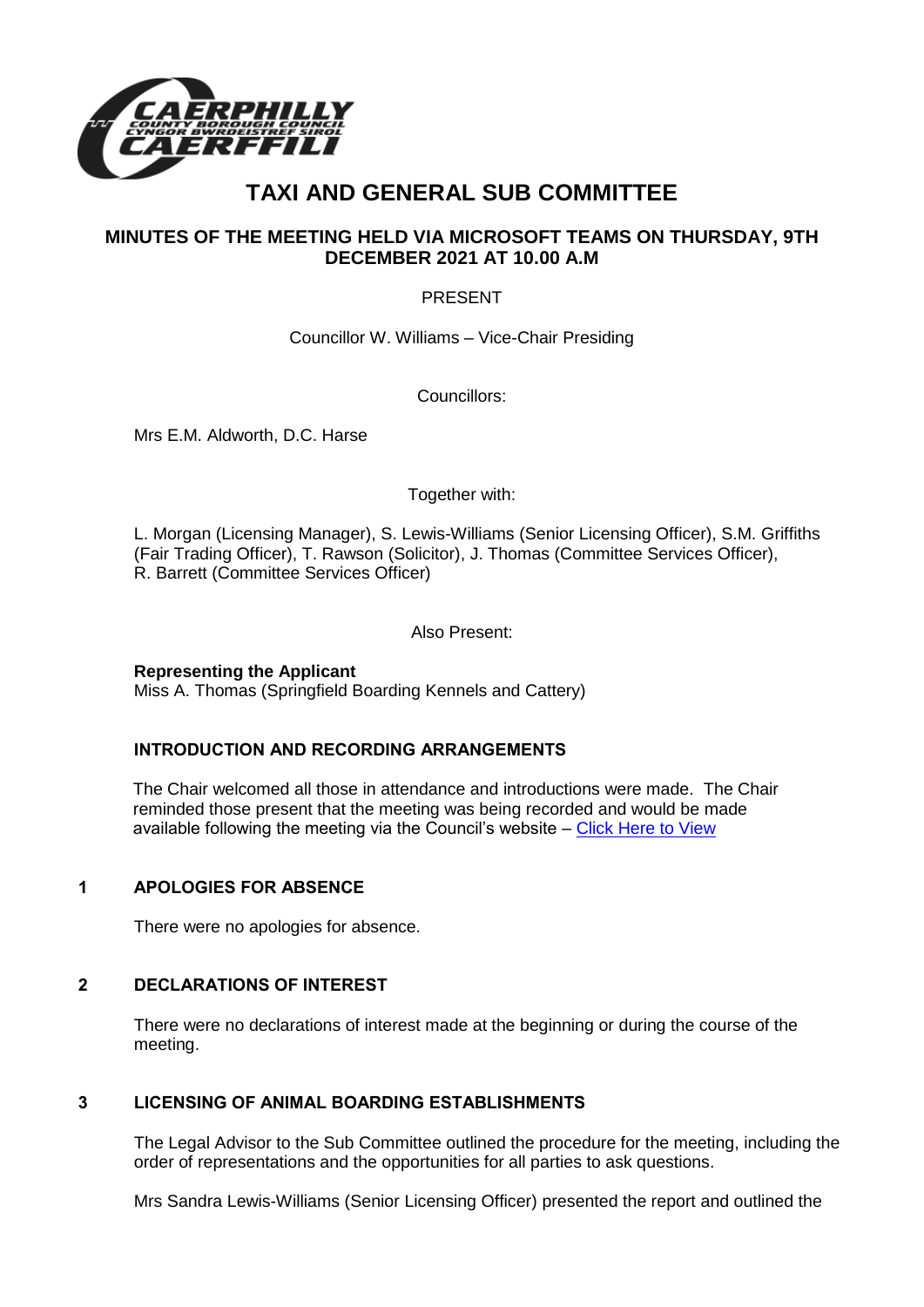application submitted by Miss Angelique Thomas and Mrs Jennie Thomas, trading as Springfield Boarding Kennels and Cattery, Penpedairheol Farm, Pontllanfraith for the renewal of an Animal Boarding Establishment licence. Upon application to renew its licence for 2022, the applicant submitted a request for the Council to depart from the guidance for 3.3.4 of its adopted conditions of licence for the purposes of Commercial Dog Boarding Kennels. Condition 3.3.4 specifically relates to the provision of communal exercise areas within a commercial dog boarding establishment, which states that "Communal facilities must not be used by more than one dog at any one time unless they are from the same household".

Mrs Lewis-Williams highlighted that Caerphilly Council licence 3 different types of animal boarding establishments, namely Commercial Boarding, Commercial Day Boarding and Home Boarding. Currently, Commercial Boarding is the one boarding type that does not allow use of a communal facility by more than one dog unless from the same household.

The Sub Committee were advised that following advice from the Council's vet, and Officers carrying out an inspection at the premises, Licensing are of the view that, subject to the 13 additional conditions being added to the licence, the applicants will be able provide a safe and secure environment for boarding dogs to take part in communal group exercise area. Members were therefore referred to the recommendation set out in the Licensing Officer's report, which recommended that subject to confirmation of compliance with recommended conditions as suggested by the council's vet, the application for the licence to keep an Animal Boarding Establishment and departure from condition 3.3.4 be approved.

All parties were afforded the opportunity to ask questions of Licensing. Clarification was sought in relation to feedback from other local authorities who run kennels in this way. Mrs Lewis-Williams advised feedback has been received and if kennels in other authorities are permitted to allow communal exercise areas, they must be boarding at the kennels and must be allocated their own kennels. The Legal Advisor sought clarification on the degree of involvement from the vet in making their recommendation, including if the vet undertook a site visit and if he was aware of the exercise area dimensions being proposed. Mrs Lewis-Williams explained that the proposals had been relayed to the vet, and whilst he had not carried out a site inspection, all the necessary information had been provided to the vet, who then suggested additional conditions that were included in the Licensing report.

Representations were then invited from the applicant, Miss Angelique Thomas, who summarised her application and explained the reason she was seeking removal of condition number 3.3.4 was to allow her business to provide a better enrichment and socialisation experience for the dogs during their stay. She explained that over the past year she had visited other establishments with this provision in place and observed that the dogs were happier being able to interact more during their stay. She felt that if she could offer this freedom during exercise times, it would be beneficial to the welfare of the dog during its stay.

All parties were afforded the opportunity to ask questions, and Miss Thomas responded to questions from the Sub Committee and the Legal Advisor. A Member sought clarification on procedures the kennels has in place, for example if a dog became aggressive and attacked another dog. Miss Thomas explained all dogs are invited to a meet and greet session before their stay and background information is gathered from their owner. The dogs are introduced on a one-to-one basis before they are permitted to use the communal area, where a temperament test is recorded along with any behaviour changes. It was explained that all staff are trained to notice when a dog's behaviour is likely to change and therefore should increase the likelihood of this being noticed before an incident occurs. Members noted that the dogs are always supervised when in the communal area and only taken out in small groups which would be evaluated according to size, temperament and age. If an incident did occur the relevant insurance is in place. A Member sought clarification on how many dogs the applicant is licensed to board at one time and Miss Thomas confirmed there were 36 kennels in total. However, the kennels are never run to full capacity due to the applicant's personal choice as they feel this is too many to manage and look after at one time.